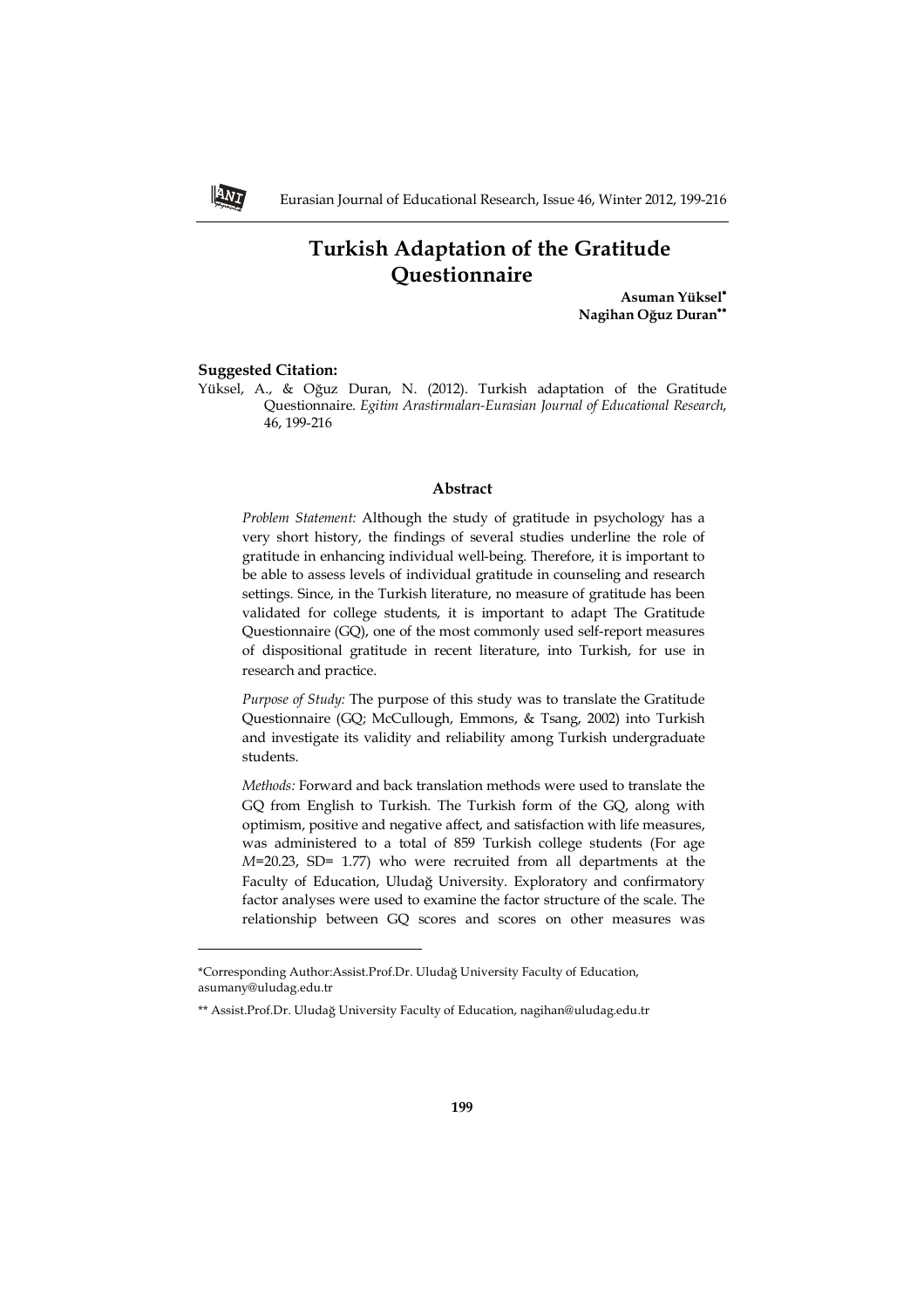assessed by calculating the Pearson product moment correlation coefficient. Additionally, internal consistency was evaluated by calculating Cronbach's alpha, and item-total correlation and test-retest reliability coefficients were calculated by Pearson correlation.

*Findings and Results:* Regarding construct validity, the scale was unidimensional. However, a five-item model, rather than the original sixitem version, fit the sample of Turkish college students better [*GFI*=0.97, *CFI*= .94, *AGFI*=0.90, SRMR = 0.04, *RMSEA*=0.10]. The findings also indicated sufficient evidence in favor of the concurrent validity and reliability of the Turkish GQ.

*Conclusions and Recommendations:* The results of this study revealed that the five-item GQ can be used to evaluate prepositional gratitude among Turkish college students.

*Key words:* Gratitude, validity, reliability, college students

Gratitude is a concept that has become more widely recognized in recent psychological studies, as a result of the emergence of positive psychology, which has a renewed focus on the capabilities and potential of individuals, rather than on their problems, unresolved issues, or missed opportunities. Although in the literature, gratitude has been conceptualized as an emotion, an attitude, a moral virtue, a habit, a personality trait, and a coping response, a dispositional perspective that emphasizes gratitude's emotional component seems to have predominated recently (McCullough & Tsang, 2004; Emmons, McCullough, & Tsang, 2007). Two widelyused measures of gratitude, the Gratitude Resentment and Appreciation Test (GRAT; Watkins, Woodward, Stone, & Kolts, 2003) and the Gratitude Questionnaire (GQ; McCullough et al., 2002), define and assess gratitude from the perspective of emotions. These measures view gratitude as a general, trait-like tendency to recognize and respond with positive emotions (appreciation, thankfulness) to the benefits one receives from other persons or transpersonal bodies, such as God, nature, and the cosmos (McCullough et al., 2002; Emmons et al., 2007). In other words, gratitude is a sense of wonder, thankfulness, and appreciation for life that can be expressed towards other sources, typically by giving thanks to benefactors for their help (Emmons & Shelton, 2002).

Hence, gratitude is a feeling that is directed towards external sources. According to Emmons (2004), gratitude is an experience that differs significantly from other emotions, since one can feel happy or angry at oneself, or proud of one's accomplishments, but cannot be grateful for oneself. It is the expression of thanks for goodness outside of oneself that truly defines gratitude. People are grateful if they are aware of the good things that happen to them and if they express thanks to those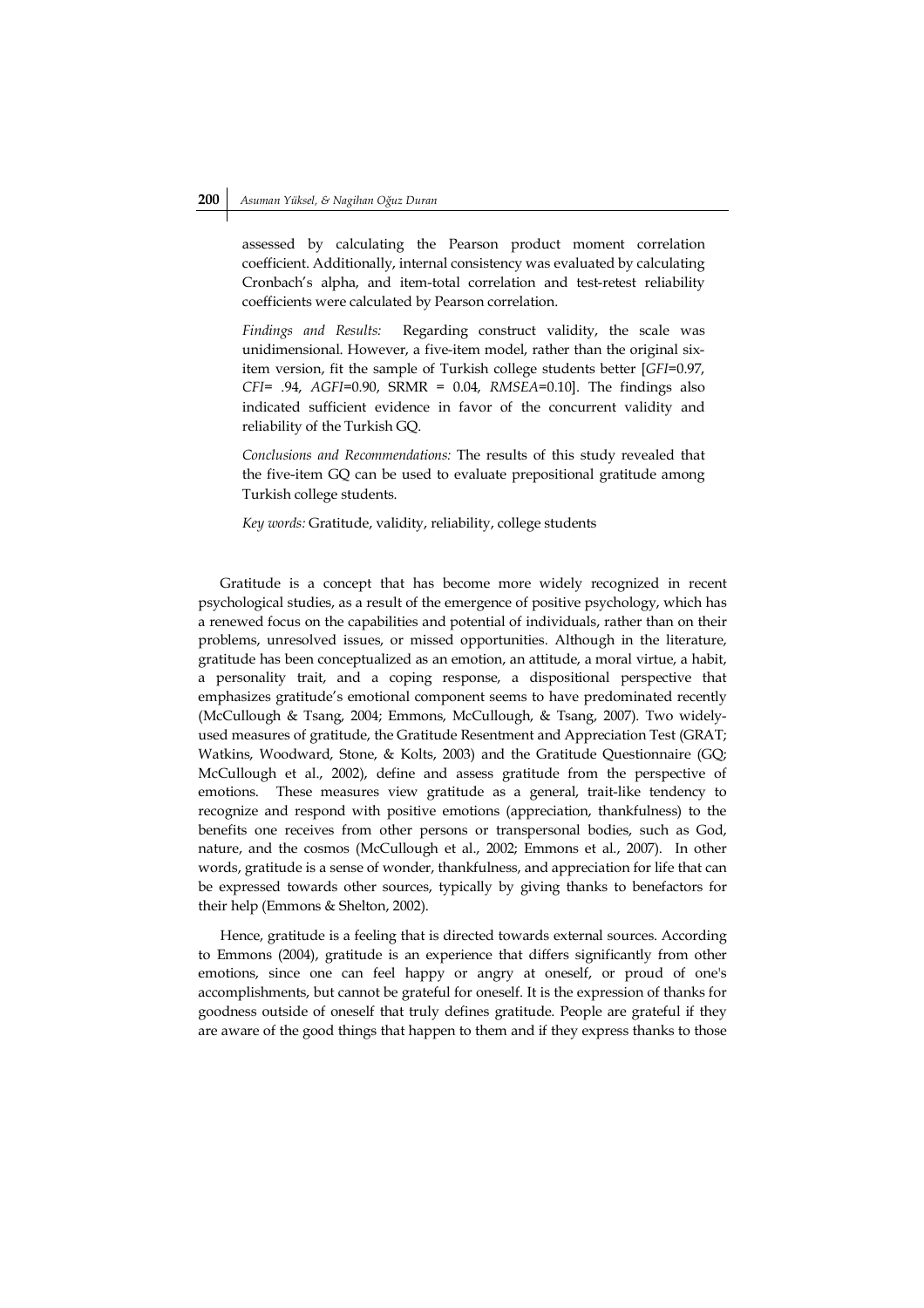responsible (Emmons, 2004). According to recent literature, this kind of experience of gratitude has the potential to build resources for both society and individuals.

This potential makes gratitude a topic of interest in sociology, psychology, education, and counseling.

At a societal level, gratitude has such benefits as reciprocal altruism and social cohesion (Simmel, 1950; as cited in Emmons, et al., 2007, pp. 328-329). At an individual level, it enhances one's personal and relational well-being. Recent literature reveals causal links between gratitude and human well-being. For instance, McCullough et al. (2002) reported in four studies that dispositionally-grateful people (as measured by the GQ) report higher levels of vitality, happiness, satisfaction with life, hope, and optimism, as well as lesser levels of depression and anxiety, envy, and materialism. McCullough et al. also reported prosocial behaviors and traits (such as empathy, forgiveness, helpfulness, and support), and religiousness and spirituality as other psychological correlates of dispositional gratitude. Other western studies replicated these findings, using the same gratitude instrument (the GQ; McCoullough et al. (2002). Wood, Joseph & Linley (2007), for instance, pointed to the positive relationship between gratitude, lower levels of stress and depression, and higher levels of happiness and life satisfaction among undergraduate students. In another study on Vietnam War veterans with post-traumatic stress disorder (PTSD), Kashdan, Uswatte, and Julian (2006) reported gratitude as a predictor of affect balance, rewarding social activity, intrinsically-motivating activity, and self-esteem. Studies on gratitude interventions have also revealed the relationship between gratitude and psychological and physical well-being. Emmons and McCullough (2003) examined this relationship in a series of three studies. The first compared those who kept gratitude journals and those who recorded hassles or neutral life events, in a "writing once a week for 10 consecutive weeks" design. Their results revealed that the former group exercised more regularly, reported fewer physical symptoms, felt better about their lives as a whole, and were more optimistic about the upcoming week, compared to the other two groups. In the second study, participants were asked to write in their diaries each day for two weeks, rather than once a week. The results showed that participants in the daily gratitude condition were more likely to report having helped someone with a personal problem or having offered emotional support to another, relative to those in the hassles or social comparison condition. Finally, in the third study, a 21-day gratitude intervention was conducted with a sample of adults with neuromuscular disease. The results revealed more positive affect (PA), greater optimism, greater sense of connectedness to others, and better sleep duration and sleep quality for those in the daily gratitude writing condition, compared to those in the non-treatment control condition.

Replicating the "gratitude, hassles, and control condition" design of Emmons and McCullough (2003) with a sample of early adolescents, Froh, Sefick, and Emmons (2008) reported that counting blessings was associated with enhanced self-reported gratitude, optimism, and life satisfaction, as well as with decreased negative affect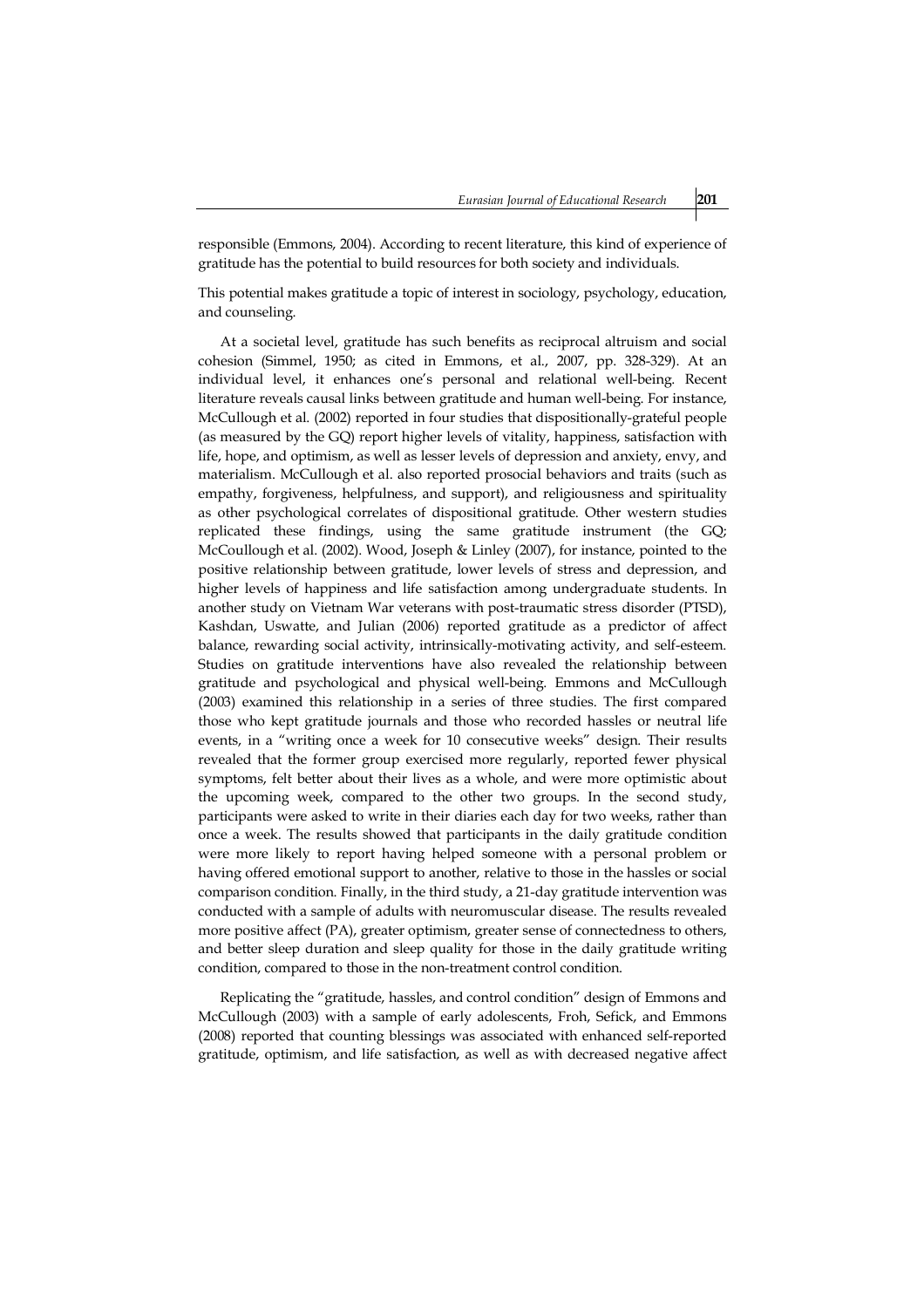(NA). Moreover, children who practiced grateful thinking had more positive attitudes toward school and family. In other studies, Froh and colleagues conducted two additional interventions, to show that gratitude can help young people experience long-lasting boosts to their well-being. In one of these studies (Froh, Kashdan, Ozimkowski, & Miller, 2009), children and adolescents who were low in positive affect and who wrote and personally delivered a gratitude letter to a benefactor, compared to those who kept journals about daily events, reported greater gratitude and positive affect at posttreatment and greater positive affect at the 2 month followup mark. In another study (Froh, Bono, & Emmons, 2010), children who were taught how to think gratefully, compared to those in an attention-control group, reported more grateful thinking, gratitude, and happiness (per self and teacher reports) and also wrote more thank you cards to their parent teacher association.

In another experimental gratitude intervention study, Watkins et al. (2003) examined the relationship between gratitude and PA by allocating student participants to one of three gratitude conditions: (1) thinking about a living person for whom they were grateful; (2) writing an essay about a living person for whom they were grateful, and (3) writing a letter to a living person for whom they were grateful. Significant increases in PA emerged for all gratitude conditions, compared to the control condition, with the strongest increase in the grateful thinking condition.

To conclude, although the study of gratitude in psychology has a very short history, the findings of several studies have underlined the role of gratitude in enhancing individual well-being. Improving gratitude via psychological intervention seems to be a useful way of improving well-being. Therefore, it is important to be able to assess individual levels of gratitude in counseling and research settings.

Gratitude has been measured using different assessment techniques. For instance, in some studies, gratitude was assessed by soliciting free responses to questions about gratitude, such as, "What would you say or do in response to someone helping you?" (e.g., Okamato & Robinson, 1997), while in other studies, such grateful behavior as saying "thank you" was directly observed (Becker & Smenner, 1986). Most other studies asked participants to rate their gratitude toward someone using a scale (e.g., Overwalle, Mervielde, & De Schuyter, 1995; Parker & de Vries, 1993). Recently, heteromethod assessment, that is, the use of valid and reliable self-report measures in combination with multiple sources of data (e.g. ratings by peers or laboratory procedures) has been suggested as a way of eliminating measuring bias (Emmons, et al., 2007).

The Gratitude Questionnaire (GQ; McCullough et al., 2002) is one of the most commonly used self-report measures of dispositional gratitude in recent literature. Although the GQ, in general, has been found to have good psychometric properties, several questions remain unresolved. For instance, studies on the adaptation of the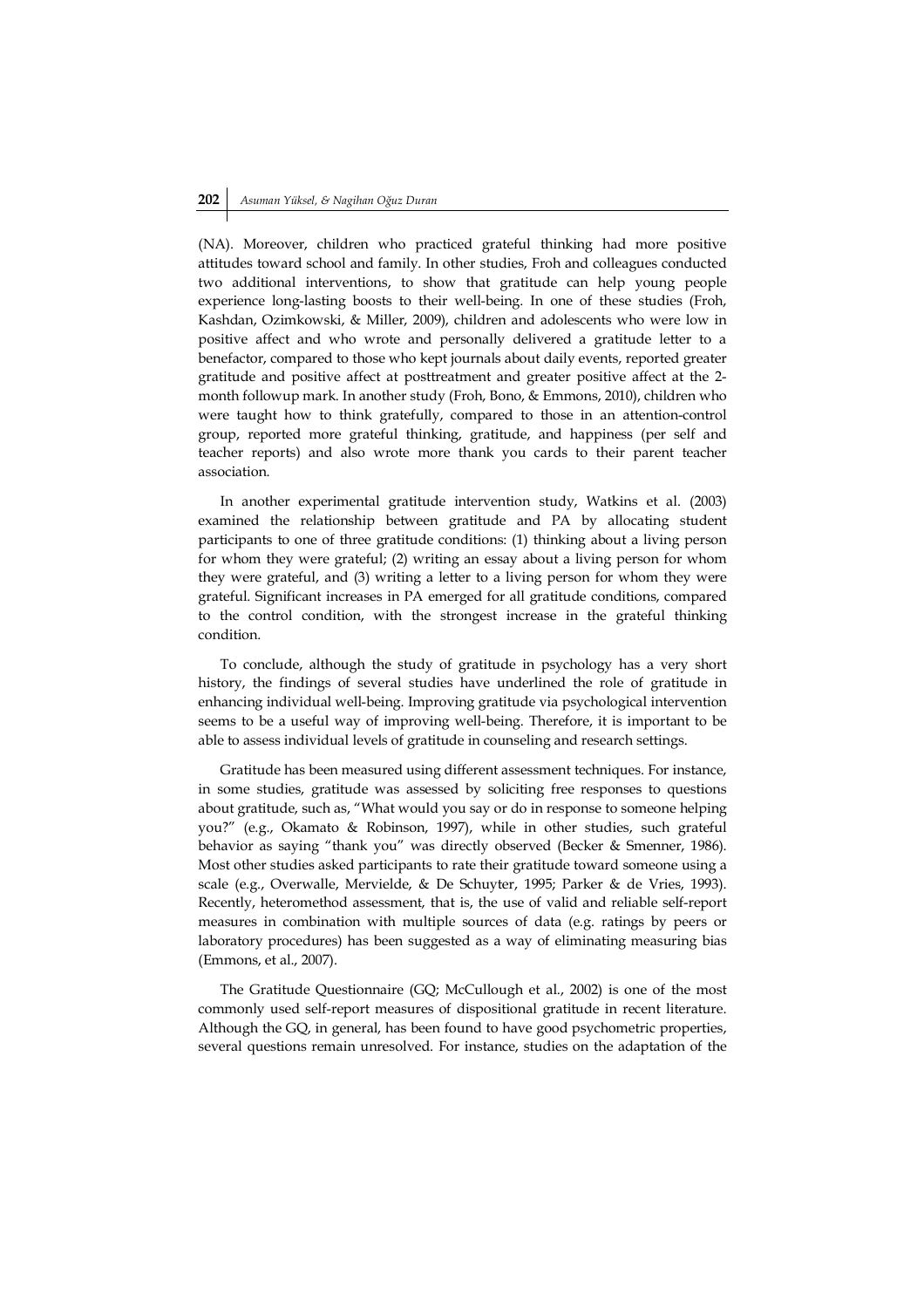GQ to Chinese culture have revealed better psychometric properties for a five-item version of the scale than for the original six-item version (Chen, Chen, Kee, & Tsai, 2009). Additionally, Froh, Fan, Emmons, Bono, Huebner, and Watkins (2011) have reported that Item 6 is "difficult to understand" and "very abstract" for young people.

In Turkish literature, no measure of gratitude has been validated for college students. Moreover, several studies have revealed a considerable amount of psychological deficits, such as depression and anxiety, among Turkish university students (e.g., Ceyhan, Ceyhan, & Kurtyılmaz, 2009; Kaygusuz, 2002; Silah, 2003). These findings point to the need to focus and improve psychological resources, such as by developing a grateful disposition, in this population. Therefore, it is important to adapt the GQ into Turkish for use in counseling research and practice. This study adapted the GQ to a Turkish group and investigated its validity and reliability in this context.

#### **Method**

#### *Participants*

A total of 859 undergraduate students (mean age= 20.23, SD= 1.77) from the Faculty of Education at Uludağ University participated in this study. Participants were selected from 1st, 2nd, 3rd, and 4th grade volunteers from all of the faculty's departments (Educational Sciences, Foreign Language Education, Elementary Education, Turkish Language Education, Computer Education and Instructional Technology, Education in Religion and Ethics, Physical Education and Sports, and Fine Arts Education). The sample included 541 females (mean age = 20.60, SD = 2.01) and 317 males (mean age =  $20.02$ , SD = 1.57). One student did not report gender. First-year students constituted 27.9% of the sample. Second-, third-, and fourth-year students made up 28.2 %, 23.9%, and 20.0% of the sample, respectively.

#### *Research Instruments*

*Measure of Gratitude*. The Gratitude Questionnaire (GQ; McCullough et al., 2002) is a six-item scale on which high scores reflect high levels of gratitude. Items on the GQ assess four facets of gratitude: (1) *intensity,* which refers to feeling more intensely grateful than would someone less disposed toward gratitude, (2) *frequency,* which refers to reporting feeling grateful many times each day (3) *span,* which refers to the number of life circumstances for which a person feels grateful during a given time, and (4) *density,* which refers to the number of persons to whom one feels grateful for a single positive outcome. Two items are reverse-coded. Participants responded to the items on a 7-point Likert-type scale, with alternatives ranging from 1 ("strongly disagree") to 7 ("strongly agree").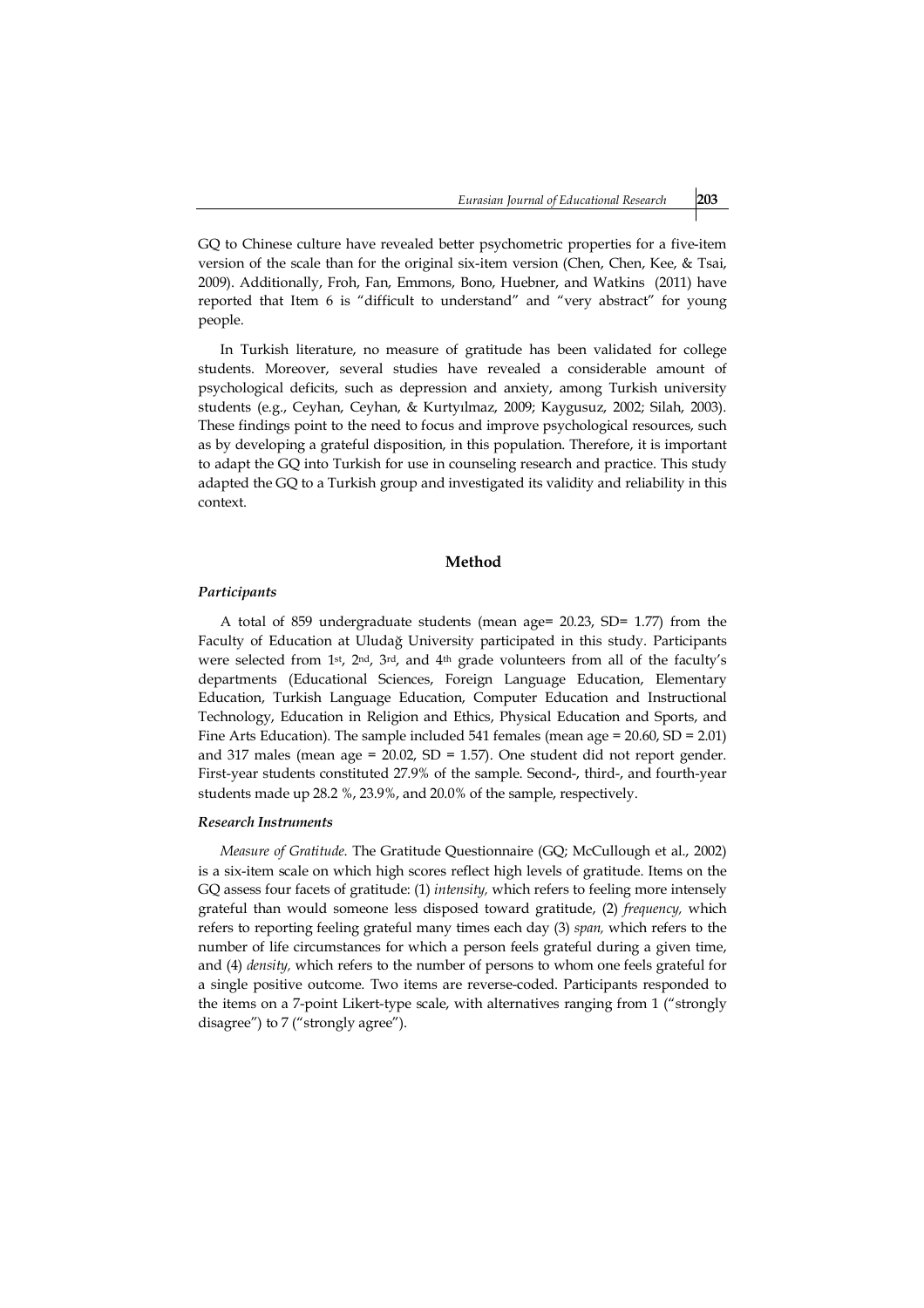# **204** *Asuman Yüksel, & Nagihan Oğuz Duran*

The GQ has been reported to be a unidimensional measure with good psychometric properties. McCullough et al. (2002) assessed the GQ's factor structure through a series of exploratory and confirmatory factor analyses. Confirmatory factor analyses specifying a one-factor congeneric measurement model typically yield goodness-of-fit indexes that are considered to be within acceptable ranges (i.e., comparative fit indexes range from .90 to .95, and standardized root mean residuals typically range from .05 to .10). Estimated Cronbach's alpha for the six-item GQ have ranged from .76 to .84 (McCullough et al., 2002).

To find evidence for correlation with other measures of gratitude, McCullough, Emmons, and Tsang (2002) used a self-report measure that instructed participants to indicate how well each of three gratitude-related words ("grateful", "thankful", and "appreciative") described them. Scores on the two measures were correlated at  $r$  (N = 1182) = .65,  $p < .001$ . Scores on the GQ-6 also correlated with peers' ratings of target amounts of dispositional gratitude, at *r* = .33, *p* < .01.

The construct validity of the gratitude scale was found to be correlated with life satisfaction (*r=*.53, *p* < .05), vitality (*r* = .46, *p* <.05), happiness (*r=* .50, *p* < .05), optimism (*r* =.51, *p* < .05), and hope (*r =*.42, *p <* .05). A grateful disposition was found to be associated positively with well-being, prosocial behaviors/traits, and religiousness/spirituality. It was negatively associated with envy and materialistic attitudes (McCullough et al., 2002). Measures of the "Big Five" personality dimensions typically account for 20-30% of variance in GQ-6 scores. Extraversion, agreeableness, and neuroticism predicted unique variance in GQ-6 scores (McCullough et al. 2002).

*Measure of Optimism.* Optimistic orientation was measured by the life orientation test (LOT; Scheier & Carver, 1985), which is comprised of four positively-worded, four negatively-worded, and four filler items. Items are arranged on a 5-point Likert scale, with alternatives ranging from 0 ("strongly disagree") to 4 ("strongly agree"). Scheier and Carver (1985) reported a Cronbach's alpha coefficient of .76 and a testretest stabilities coefficient of .79 for the LOT. Aydın and Tezer (1991) translated the LOT into Turkish and tested its validity and reliability. They reported a factor structure quite similar to that of the original scale developed by Scheier and Carver (1985). They also reported adequate internal consistency (Cronbach's alpha = .72), and test-retest reliability  $(r = .77)$  over a four-week interval). In the present study, the alpha coefficient was found to be .72.

*Measures of Positive and Negative Affect.* The Positive and Negative Affect Schedule (PANAS) was developed by Watson, Clark, and Telegen (1988) to measure general tendencies toward positive and negative affect. PANAS includes 10 positive and 10 negative items, which are added together within each sub-scale to determine positive and negative affect scores. Different scores can be obtained for different timeframes (at the moment, today, within the past few days or year, in general). Both the PA and NA subscales of PANAS, as well as a general timeframe, were used to measure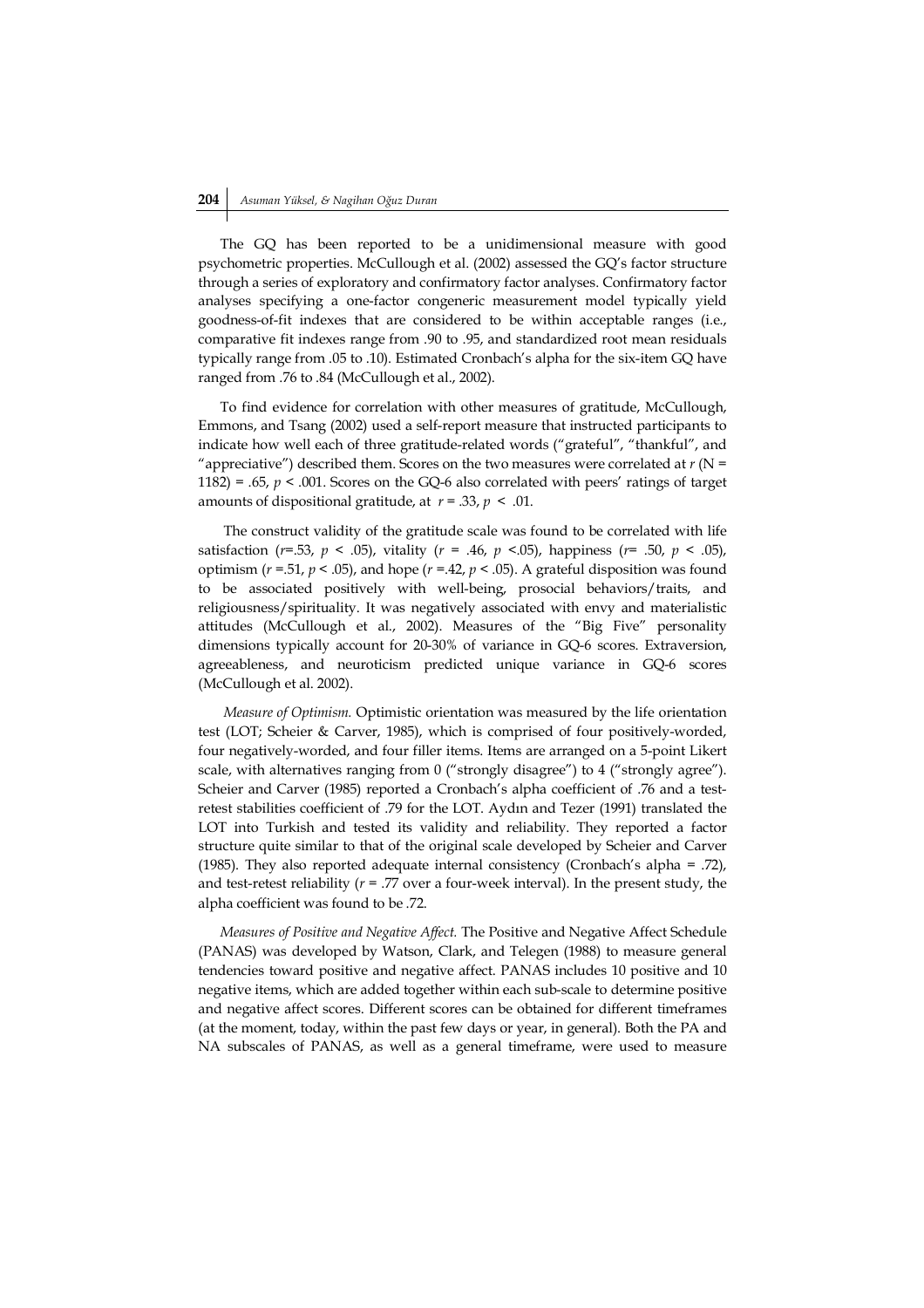student moods in the present study. Participants were asked to indicate "how you feel in general" on a 1 ("very slightly") to 5 ("extremely") scale. PANAS has been reported to have good internal consistency, with lack of correlation between positive and negative affect and good test-retest stability over a 2-month period (Watson et al., 1988). Gençöz (2000) adapted the scale to Turkish. She reported that, consistent with the original study, factor analysis revealed two factors that accounted for 44% of total variance and that internal consistencies for PA and NA were .83 and .86, respectively. In the present study, the alpha coefficients for PA and NA were found to be .79 and .80, respectively, indicating sufficient internal consistency.

*Measure of Satisfaction with Life.* The Satisfaction with Life Scale (SWLS; Diener, Emmons, Larsen & Griffin, 1985) is a five-item scale that measures cognitive evaluation of individual life satisfaction. Each item is scored from 1 to 7, "strongly disagree" to "strongly agree." Item scores are added together to attain a total score, which ranges from 5 to 35, with higher scores reflecting more satisfaction with life. The internal consistency of the scale was .87, and the test-retest reliability for a 2 month period was .82 (Diener et al., 1985). Sümer (1996) translated the scale into Turkish and reported satisfactory internal consistency ( $\alpha$  = .89). In the present study, the alpha coefficient was found to be .83.

## *Procedure*

Four independent translations of the GQ from English to Turkish were initially produced. Two of the translators were instructors in English teaching, whereas the other two were instructors in departments of psychological counseling and guidance at two different Turkish universities. Subsequently, the authors reached agreement about the best translation for each item. Following this, two bilingual translators back translated the Turkish version of the GQ from Turkish to English. None of the items required any modification. The Turkish version was also tested on five undergraduate students, individually interviewed, in order to test its relevance and meaningfulness in the Turkish cultural context. The instrument was clearly and unambiguously understood by all of these students.

After translation, the Turkish form of the GQ was administered to the sample, along with the optimism, satisfaction with life, and positive and negative affect scales. Questionnaire packs were distributed to the sample in the fall semester of the 2009-2010 school year. Students were recruited at lectures. The instructions written on the cover page of the scales were read to the entire class. Students who agreed to participate were given directions on how to complete the test and were asked to be honest when responding to test items. Administration of the questionnaires took about 20 minutes. Anonymity was guaranteed. To assess test-retest reliability, the GQ was administered to a sub-sample of 51 students (mean age =  $18.25$ , SD = .66) from the original sample four weeks after the first administration of the questionnaires.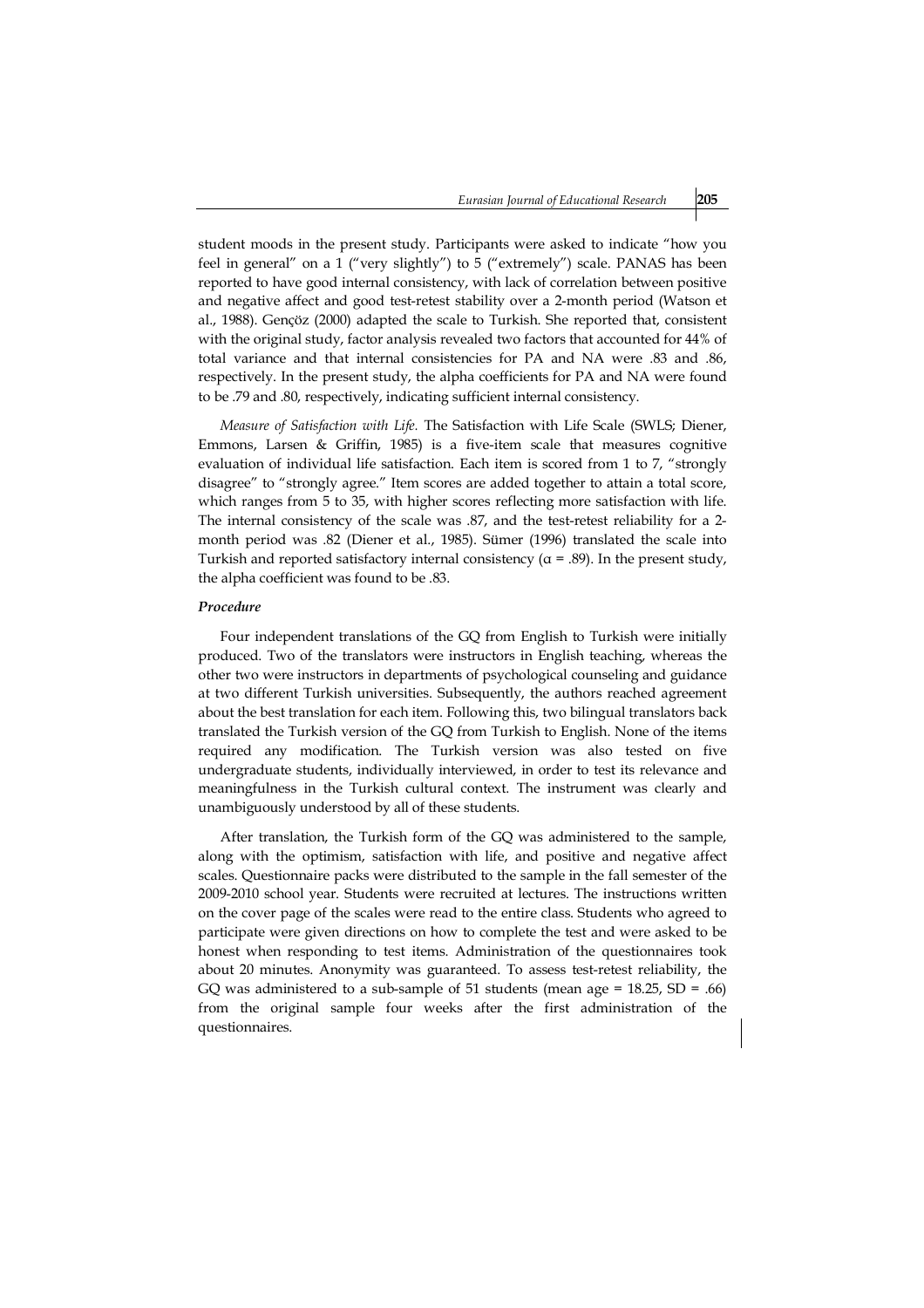#### *Statistical Analysis*

In addition to such descriptive statistics as frequencies, percentages, means, and standard deviations, the present study made use of Pearson product-moment correlations to assess the relationships among variables. Item-total correlation coefficients and a test-retest reliability coefficient were also calculated. Exploratory factor analysis (EFA) and confirmatory factor analysis (CFA) were employed to examine the structure of the GQ. Statistical analyses were performed using LISREL 8.30 and SPSS for Windows 13.0.

#### **Results**

## *Findings Related to Validity Studies of the GQ*

#### *Construct Validity of the GQ (Exploratory and Confirmatory Factor Analysis)*

Before beginning factor analysis of the GQ, the suitability of the data for factor analysis was assessed by examining (1) the adequacy of the sample size, and (2) the strength of the relationship among the items. In these assessments, the "5 cases for each item formula" suggested by Tabachnick and Fidell (2001); Barlett's test of sphericity, which should be statistically significant at .05; and the Kaiser-Meyer-Olkin (KMO) measures of sampling adequacy, which should be .6 or above, were utilized with SPSS, to assess the factorability of the data (Pallant, 2001). Bartlett's test of sphericity yielded a measure of 1454.08 (*p* < .05), while KMO yielded a measure of .71, revealing the adequacy of the present data for factor analysis, in addition to the adequacy of the sample requirements.

For the purpose of verifying the original one-factor structure of the GQ, principle component analysis with varimax rotation was applied to the GQ scores. The initial solution revealed 2 factors with eigen values of greater than 1, explaining 44.42% and 18.64% of variance, respectively. Inspection of the screeplot revealed a break after the second component. However, Item 6, "Long amounts of time can go by before I feel grateful to something or someone," was the only item of which the second factor consisted. Hence, the use of two criteria [(1) the a priori hypothesis, stemming from previous studies, that the gratitude measure has one dimension, (2) the interpretability of the factor solution] led to the decision to retain only one component for further investigation. The rotated solution, with one component, revealed a five-item solution (Item 6 was eliminated), with all items showing a number of strong loadings. This solution explained a total of 53.27% of variance. Factor loadings were .86, .85, .52, .70, and .66 for the five items, respectively.

Additionally, CFA was conducted, to test the factorial validity of the Turkish GQ with five items. As can be seen from Figure 1, the factor loadings detected with CFA varied from .38 to .89. The results revealed a good fit [χ2=76.25, *df*=5, *GFI*=0.97, *CFI*=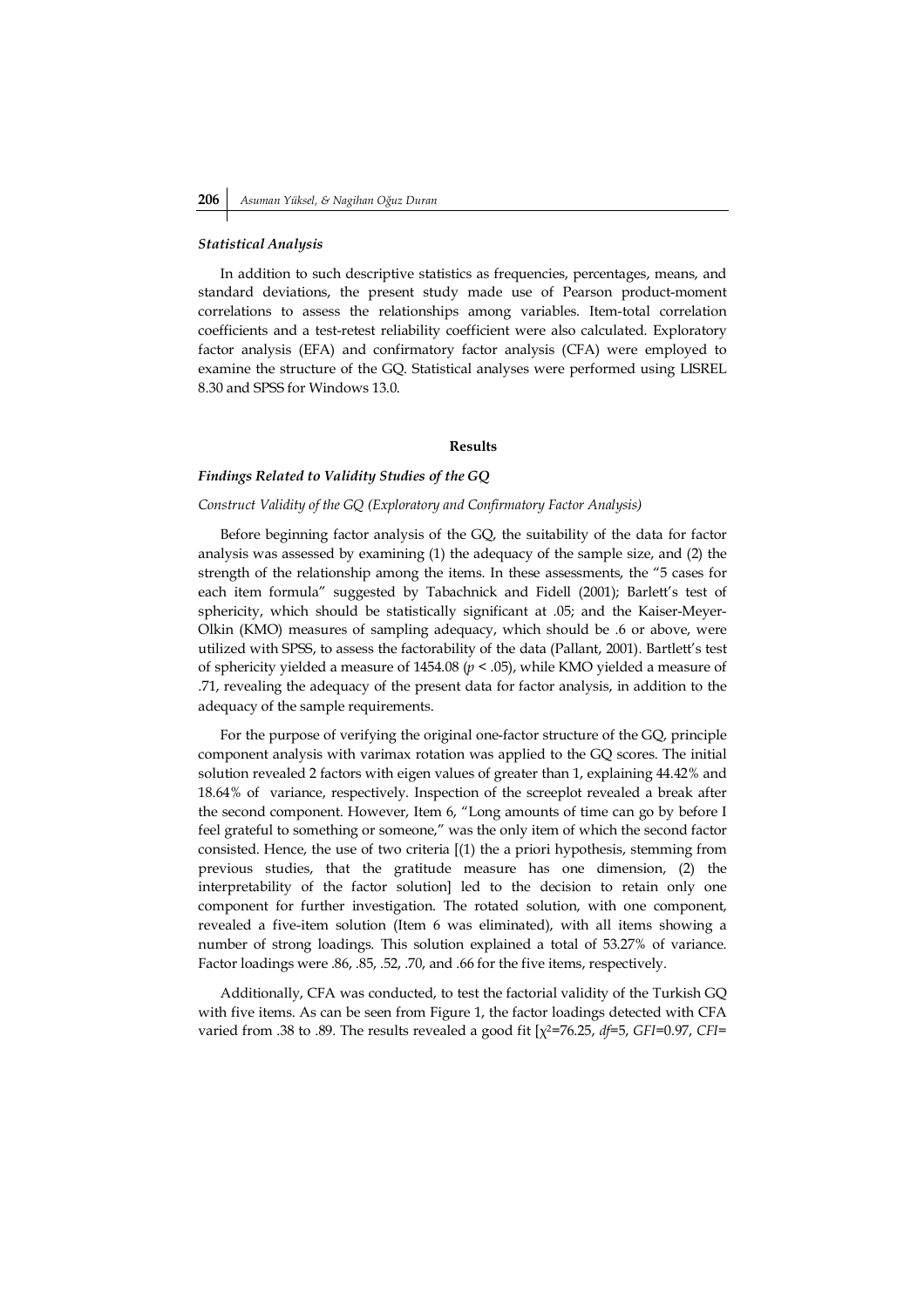.94, *AGFI*=0.90, SRMR = 0.04, *RMSEA*=0.10] for the five-item GQ with a sample of Turkish undergraduates.



Figure 1. *Results of CFA*

## *Concurrent Validity of the GQ*

The relationships among GQ scores and PA, NA, LOT, and SWLS scores were also examined by calculating Pearson's correlation coefficient for the total sample. Table 1 shows the results. As evidences for the concurrent validity of the scale, GQ scores was found to be significantly related to PA score (*r* = .27, *p* < .01), NA score (*r*  = -.18, p < .01), LOT score (*r* = .40, *p* < .01), and SWLS score (*r* = .39, *p* < .01). Although these correlations are not high, they respected as acceptable.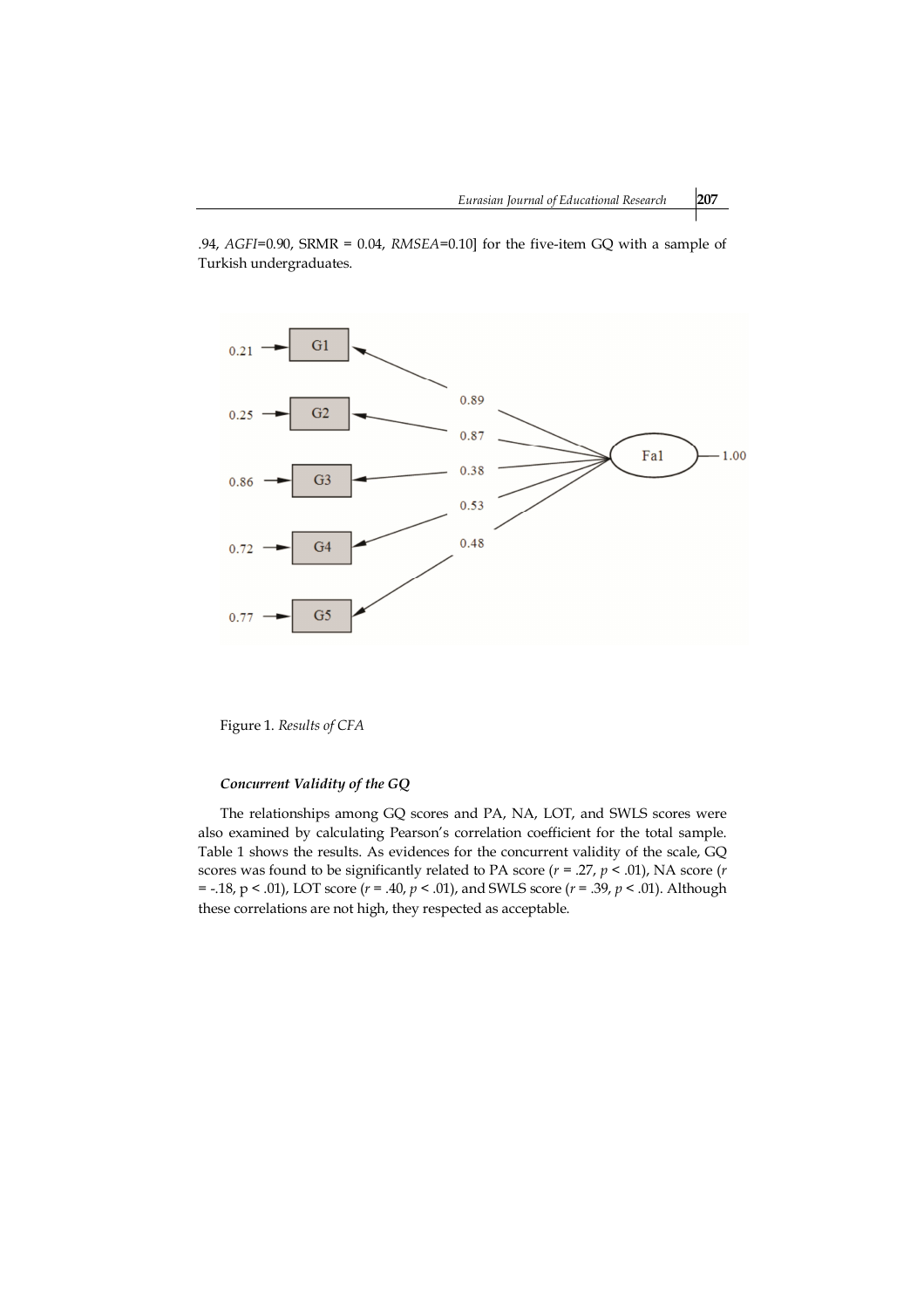## **Table1.**

*Pearson Product Moment Correlations among GQ5 and PA, NA, LOT, and SWLS Scores*

| Variable and Scale                  | M     | SD.  | N   | 1       | 2        | 3       | $\overline{4}$ | 5 |
|-------------------------------------|-------|------|-----|---------|----------|---------|----------------|---|
| 1- Gratitude (GQ5)                  | 25.47 | 6.12 | 859 |         |          |         |                |   |
| 2-Positive affect (PA)              | 48.55 | 7.71 | 853 | $.27**$ |          |         |                |   |
| 3-Negative affect (NA)              | 31.80 | 7.76 | 853 | $.18**$ | $.19**$  |         |                |   |
| 4- Optimism (LOT)                   | 33.46 | 5.44 | 852 | $.40**$ | $.42**$  | $.50**$ |                |   |
| 5- Satisfaction with jife<br>(SWLS) | 18.10 | 7.01 | 858 | $.39**$ | $.35***$ | $.31**$ | $.50**$        |   |

\*\**p* < .01

## *Findings Related to Reliability Studies of the GQ*

Cronbach's alpha for the five-item Turkish version of the GQ was .77. The fourweek test-retest variability of the GQ, based on a sub-sample  $(n = 51)$  of the total sample, was .66  $(p < .01)$ . Table 2 shows the means and standard deviations of the GQ, together with item-total correlations.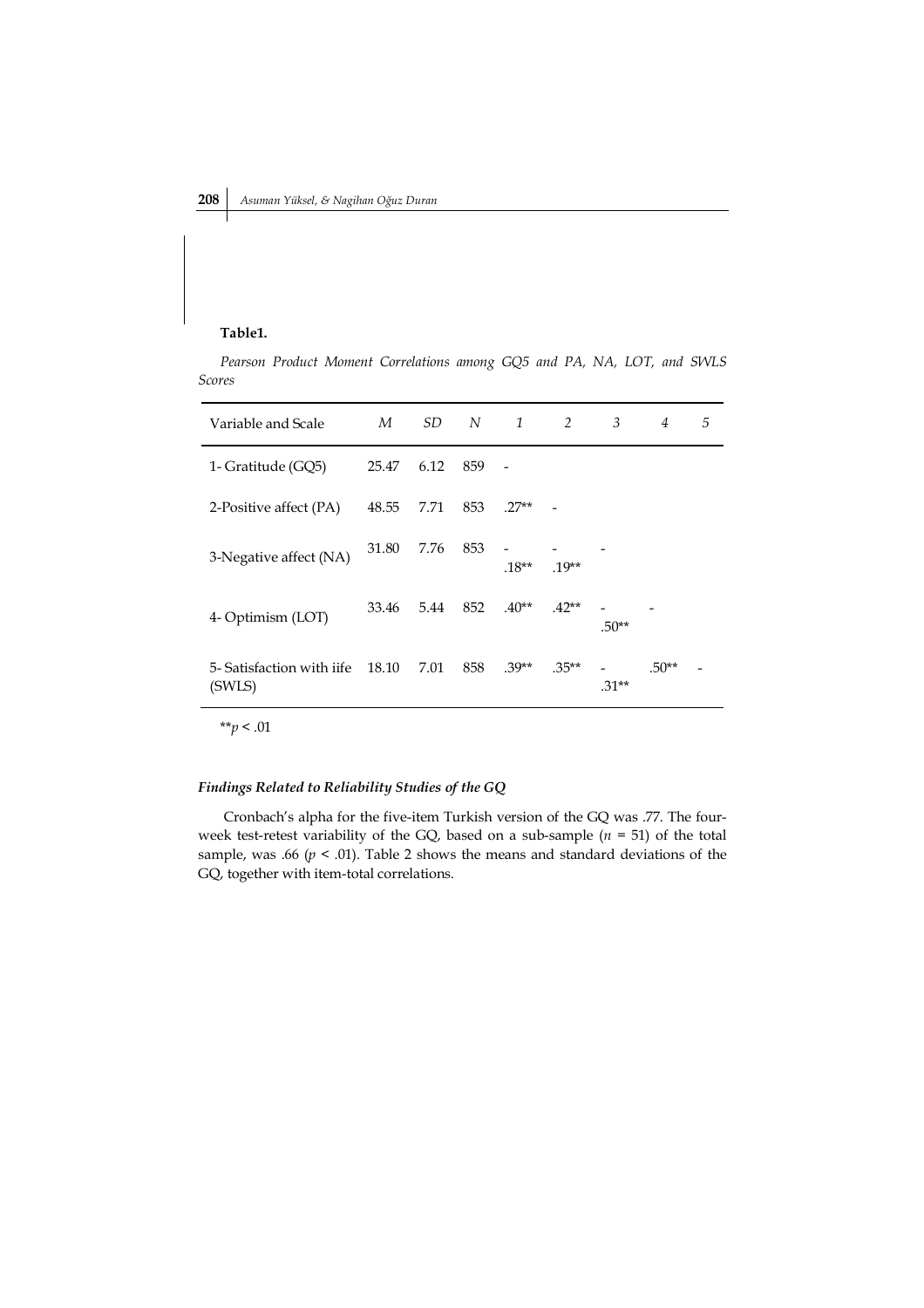## **Table 2.**

| Item<br>no     | Mean | SD.  | Item-total<br>correlation |
|----------------|------|------|---------------------------|
| 1              | 5.51 | 1.67 | $.826**$                  |
| $\overline{2}$ | 5.04 | 1.72 | $.817**$                  |
| 3              | 5.33 | 1.72 | $.588**$                  |
| $\overline{4}$ | 4.44 | 1.74 | $.707**$                  |
| 5              | 5.17 | 1.61 | $.672**$                  |
|                |      |      |                           |

*Means, Standard Deviations and Corrected Item-total Correlations of Items in the GQ*

\*\*p<.01

## **Discussion and Conclusion**

The purpose of the present study was to adapt the GQ for use with Turkish undergraduate students. Overall, this study replicated the three main findings obtained in previous studies (Chen et al., 2009; Froh, et al., 2011): (1) Factor analyses revealed better psychometric properties for a one-factor five-item GQ than for the original six-item model with the Turkish undergraduate sample; (2) GQ scores were found to be correlated with relevant theoretical constructs (optimism, positive affect, negative affect, satisfaction with life); and (3) The scale was found to have sufficient reliability. With the exception of the first of these, the foregoing results are also consistent with the findings of other, previous studies conducted with western samples (e.g., McCullough et al., 2002; Wood et al., 2007)

As with previous studies (Chen et al., 2009; Froh et al., 2011), Item 6 ("Long amounts of time can go by before I feel grateful to something or someone") was eliminated from the Turkish GQ, since it was not a valid means of assessing individual differences in gratitude. Chen et al. (2009) explained the misfit of Item 6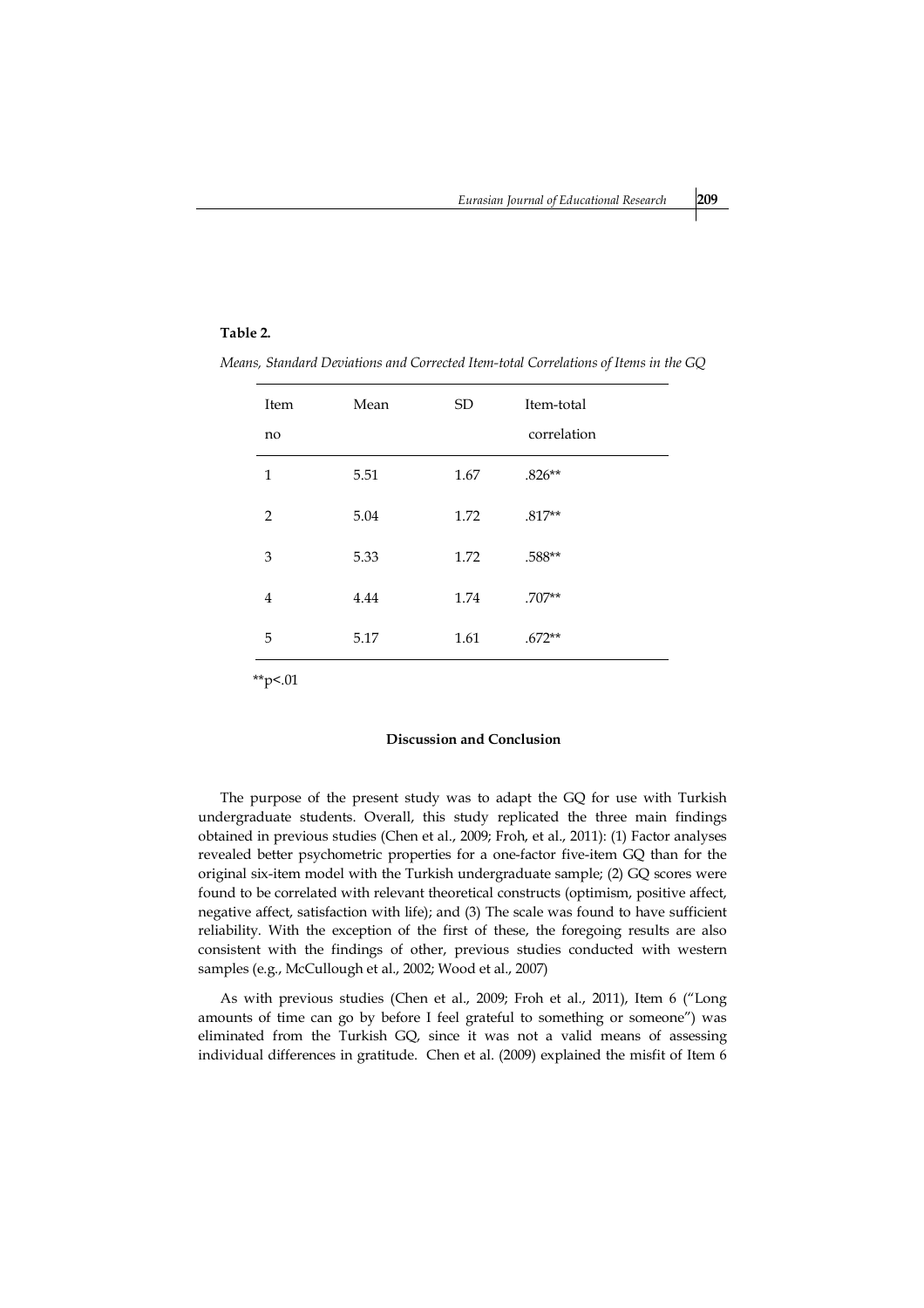# **210** *Asuman Yüksel, & Nagihan Oğuz Duran*

as due to the lack of diverse life experiences in their sample. According to them, the school they studied "may not [have] stimulate[d] students to be grateful to someone or something." Alternatively, Chen et al. said that the temporal definition of "gratitude" in this item might have been inappropriate for their study, which was focused on present individual beliefs. Similarly, Froh et al. (2011) reported the inappropriateness of Item 6 for young people, since this item is too abstract and difficult for this group to understand. Therefore, the replication of findings by the present study may be explained as due to cultural issues. Although it could be speculated that gratitude works differently for young people and the elderly in the west and east, further studies are needed to confirm this hypothesis.

The results of this study revealed that the five-item Turkish GQ had sufficient psychometric properties. Considering earlier literature on the positive (e.g., vitality, happiness, satisfaction with life, hope, and optimism) and negative (e.g., depression and anxious symptoms, envy and materialism) psychological correlates of dispositional gratitude (Kashdan et al., 2006; McCoullough et al., 2002; Wood et al., 2007), and the literature on the influence of the experience and expression of gratitude on individual emotional, social, and physical well-being (Emmons & McCullough, 2003; Froh, et al., 2008; Watkins et al., 2003), the Turkish GQ could be suggested for use both in counseling interventions and in counseling research. Counselors could use this instrument as part of assessments of the effectiveness of their counseling interventions, which aim to improve human resources (particularly gratefulness, but also other resources, such as satisfaction with life and optimism). On the other hand, researchers could use the Turkish GQ to examine antecedents, consequences, or correlates of grateful behavior and thereby enlighten counseling practice. For instance, having knowledge of other possible correlates of dispositional gratitude, such as early childhood environment and parental attitudes, might motivate counselors to develop and test preventive or developmental counseling programs geared toward parents and toward improving grateful behavior among children.

Despite its possession of satisfactory psychometric properties, the Turkish GQ can be recommended for use only with undergraduate students, since the sample of the present study was composed of undergraduates. Further studies on the validity and reliability of the Turkish GQ with different samples and age groups could eliminate this limitation. Moreover, the present study was limited to conducting both confirmatory and exploratory factor analyses of the same sample. It would be ideal to conduct confirmatory and exploratory factor analyses of at least two separate samples in future studies. Finally, based on the earlier literature (e.g., Emmons, et al., 2007), the Turkish GQ could be recommended as a multimethod assessment technique for use in future gratitude studies. Thereby, the boundedness of its global, single-session self-report measures could be eliminated. Using the GQ both for selfrating and peer-rating, as well as using it together with qualitative methods (e.g., interviews) and laboratory procedures (e.g., designs that reveal grateful behaviors) is also recommended.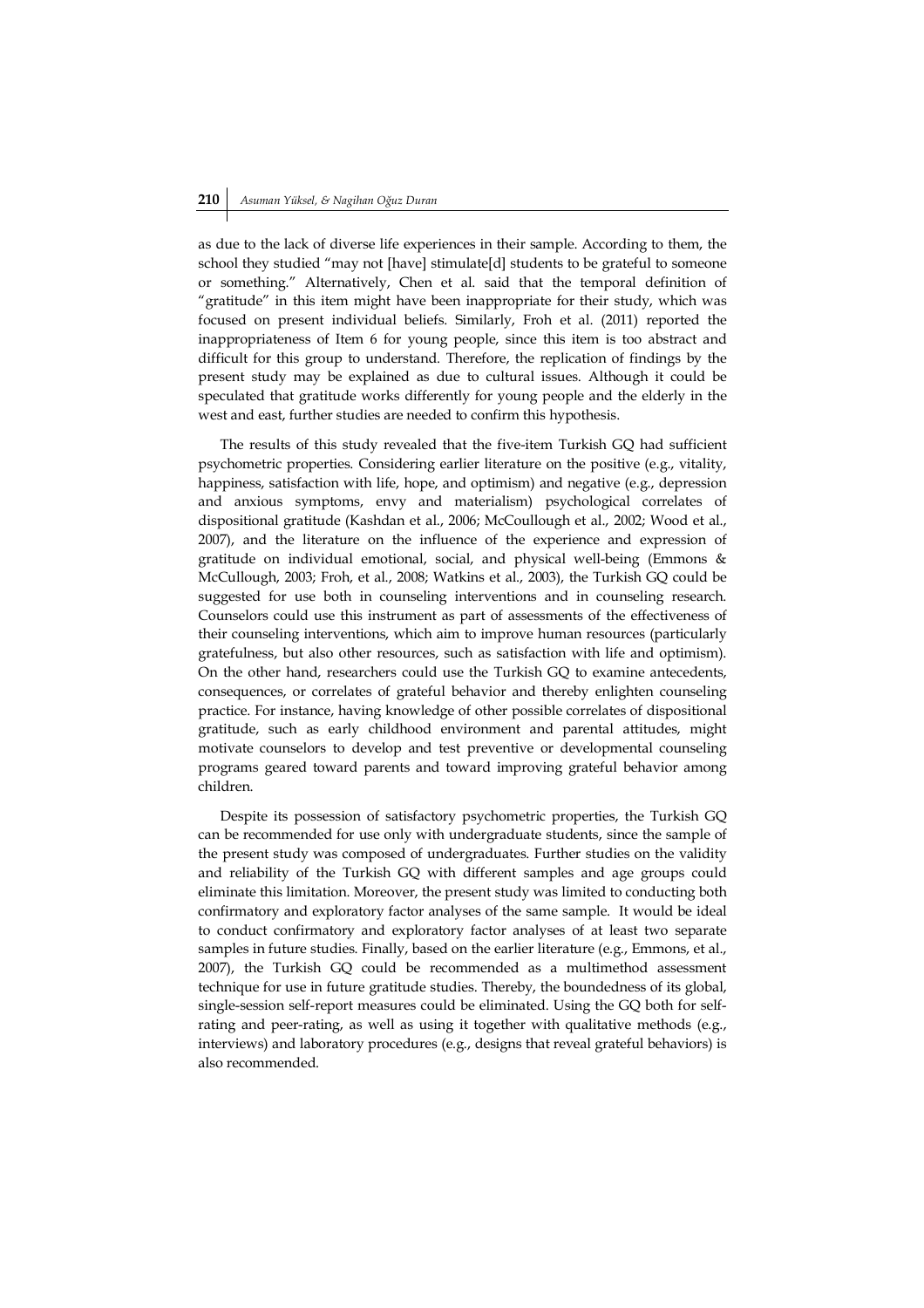### **References**

- Aydın, G., & Tezer, E. (1991). İyimserlik, sağlık sorunları ve akademik başarı ilişkisi. [The relationship between optimism, physical symptoms, and academic achievement] *Turkish Journal of Psychology, 7*, (26), 2-9.
- Becker, J. A., & Smenner, P. C. (1986). The spontaneous use of thank you by preschoolers as a function of sex, socioeconomic status, and listener status. *Language in Society, 15,* 537–546.
- Ceyhan, A.A., Ceyhan, E., & Kurtyılmaz, Y. (2009). Investigation of university students' depression. *Eğitim Araştırmaları, Eurasion Journal of Educational Research, 36*, 75-90.
- Chen, L.H., Chen, M.Y., Kee, Y.H., & Tsai, Y.M. (2009). Validation of the gratitude questionnaire (GQ) in Taiwanese Undergraduate students. *Journal of happiness Studies*, *10*, 665-664.
- Diener, E. Emmons, R. A., Larsen, R. J., & Griffin, S. (1985). The Satisfaction with Life Scale. *Journal of Personality Assessment, 49*, 71-75.
- Emmons, R. A., & Shelton, C. M. (2002). Gratitude and the science of positive psychology. In C. R. Synder & S. J. Lopez (Eds.), *Handbook of positive psychology* (pp. 459–471). New York, NY: Oxford University Press.
- Emmons, R. A., & McCullough, M. E. (2003). Counting blessings versus burdens: An experimental investigation of gratitude and subjective well-being in daily life. *Journal of Personality and Social Psychology, 84*, 377-389
- Emmons, R. A. (2004). Gratitude. In C. Peterson & M. E. P. Seligman (Eds.), *Character strengths and virtues: A handbook and classification* (pp. 553–568). New York, NY: Oxford University Press.
- Emmons, R.A., McCullough, M.E., & Tsang, J. (2007). The Assessment of gratitude. In. S. J.Lopez & C. R. Snyder (Eds.), *Positive Psychological Assessment: A handbook of models and measures.* Washington DC (pp.327-341). APA.
- Froh, J. J., Sefick, W. J., & Emmons, R. A. (2008). Counting blessings in early adolescents**:** An experimental study of gratitude and subjective well-being**.** *Journal of School Psychology, 46*, 213-233.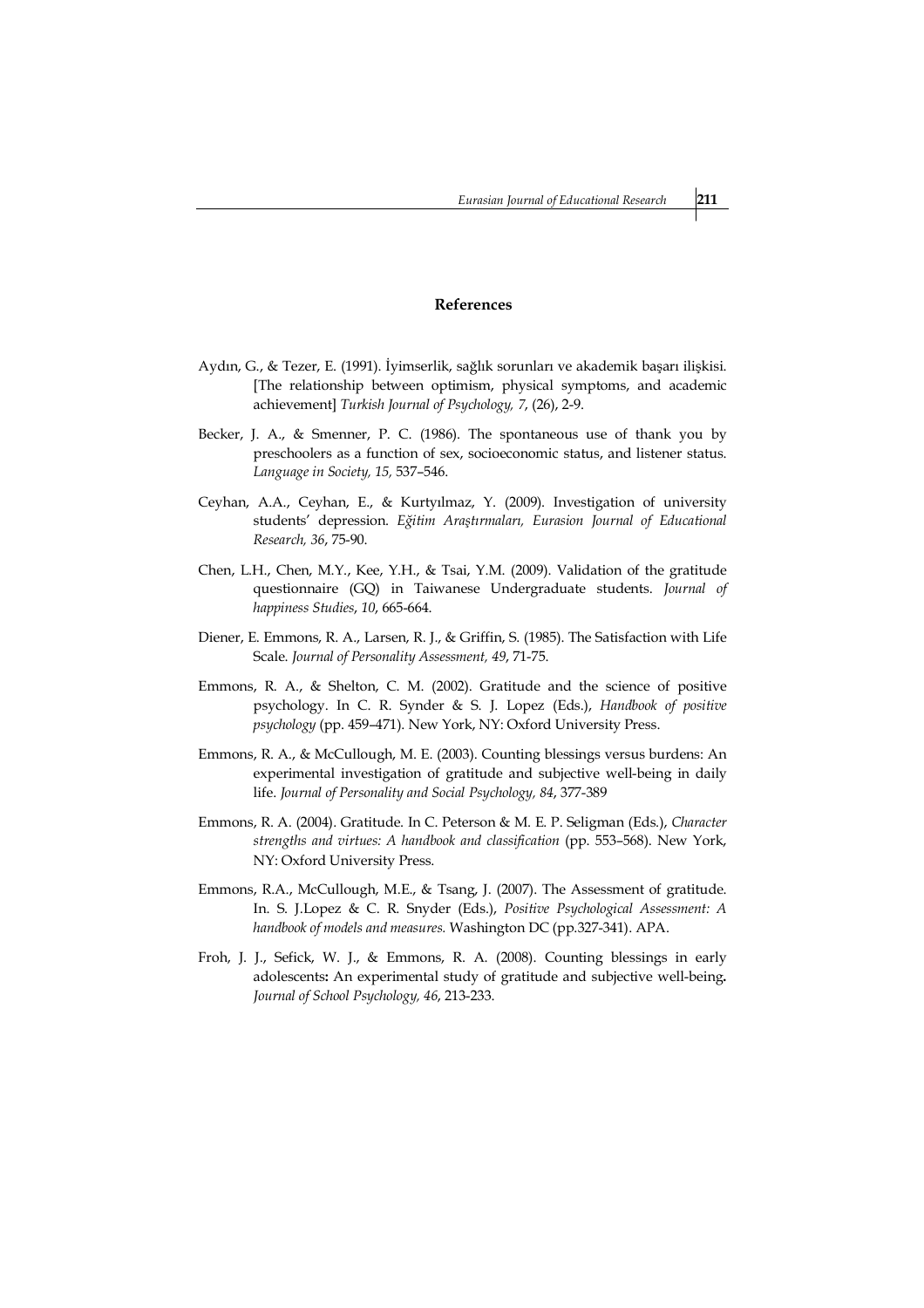- Froh, J. J., Kashdan, T. B., Ozimkowski, K. M., & Miller, N. (2009). Who benefits the most from a gratitude intervention in children and adolescents? Examining positive affect as a moderator. *The Journal of Positive Psychology, 4,* 408–422.
- Froh**,** J. J**.**, Bono, G., & Emmons, R. A. (2010). Being grateful is beyond good manners: Gratitude and motivation to contribute to society among early adolescents. *Motivation & Emotion*, *34,* 144-157.
- Froh, J. J., Fan, J., Emmons, R. A., Bono, G., Huebner, E. S., & Watkins, P. (2011). Measuring Gratitude in Youth: Assessing the Psychometric Properties of Adult Gratitude Scales in Children and adolescents. *Psychological Assessment.23,(2),311-324.*
- Gençöz, T. (2000). Pozitif ve negative duygu ölçeği: Geçerlik ve güvenirlik çalışması. [Positive and Negative Affect Schedule: A study of validity and reliability]*Turkish Journal of Psychology, 15*(46), 19-26.
- Kashdan, T. B., Uswatte, G., & Julian, T. (2006). Gratitude and hedonic and eudaimonic well-being in Vietnam war veterans. *Behaviour Research and Therapy, 44*(2), 177-199.
- Kaygusuz, C. (2002). Üniversite öğrencilerinin problem alanları ve bunların bazı değişkenlerle ilişkisi. *Eğitim Araştırmaları, Eurasion Journal of Educational Research,7*, 76-86.
- McCullough, M. E., Emmons, R. A., & Tsang, J. (2002). The grateful disposition: A conceptual and empirical topography. *Journal of Personality and Social Psychology, 82*, 112-127.
- McCullough, M. E., & Tsang, J. (2004). Parent of the virtues? The prosocial contours of gratitude. In R. A. Emmons & M. E. McCullough (Eds.), *The psychology of gratitude* (pp. 123–144). New York: Oxford University Press.
- McCullough, M. E., Tsang, J., & Emmons, R. A. (2004). Gratitude in intermediate affective terrain: Links of grateful moods to individual differences and daily emotional experience. *Journal of Personality and Social Psychology, 86*, 295-309.
- Okamoto, S., & Robinson, W. P. (1997). Determinants of gratitude expressions in England. *Journal of Language and Social Psychology, 16,* 411–433.
- Overwalle, F. V., Mervielde, I., & De Schuyter, J. (1995). Structural modeling of the relationships between attributional dimensions, emotions, and performance of college freshmen. *Cognition and Emotion, 9,* 59–85.
- Pallant, J. (2001). *SPSS Survival Manual.* Buckingham: Open University Press.
- Parker, S., & de Vries, B. (1993). Patterns of friendship for women and men in same and crosssex relationships. *Journal of Social and Personal Relationships, 10,*  617–626.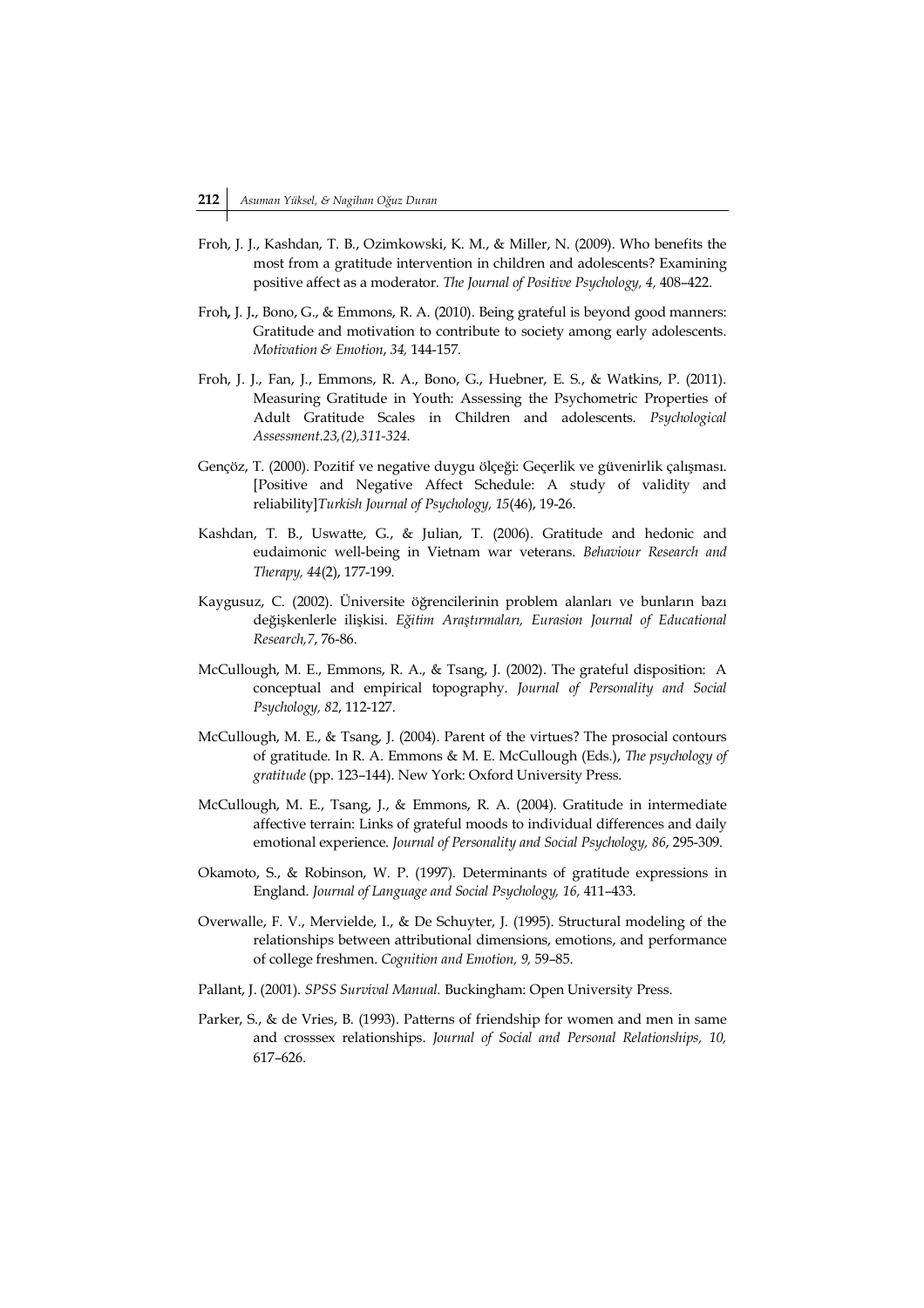- Scheier, M. F., & Carver, C. S. (1985). Optimism, coping and health: Assessment and implications of generalized outcome expectancies. *Health Psychology, 4*, 219- 247.
- Silah, M. (2003). Üniversite öğrencilerinin akademik başarılarını etkileyen çeşitli nedenler arasında süreksiz durumluk kaygının yeri ve önemi. *Eğitim Araştırmaları, Eurasion Journal of Educational Research,10*, 102-115.
- Sümer, H.C. (1996). *Work-nonwork linkages: Role of attachment styles as an individual differences variable*. Unpublished doctoral dissertation, Kansas State University, Kansas.
- Tabachnick, B., & Fidell, L.S. (Eds). (2001). *Using multivariate statistics* (Fourth ed.). Boston: Allyn & Bacon.
- Watkins, P.C., Woodward, K., Stone, T. & Kolts, R.L. (2003). Gratitude and happiness: Development of a measure of gratitude and relationships with subjective well-being. *Social Behaviour and Personality*, *31*(5), 431–452.
- Watson, D., Clark, L. A. & Tellegen, A. (1988). Development and validation of brief measures of positive and negative affect: The PANAS scales, *Journal of Personality and Social Psychology, 54*, 1063-1070.
- Wood, A.M., Joseph, S., & Linley, P.A. (2007). Coping style as a psychological resource of grateful people. *Journal of Social and Clinical Psychology, 26*(9), 1076-1093.

# **Minnettarlık Ölçeği'nin Türkçe'ye Uyarlanması**

# **(Özet)**

*Problem Durumu*: Minnettarlık (şükran), son dönem psikoloji alan yazınında, bireylerin olumlu ve güçlü yönlerine vurgu yapan pozitif psikoloji yaklaşımının bir sonucu olarak sıkça sözü edilen kavramlardan biridir. Minnettarlık kavramı çeşitli çalışmalarda bir duygu, kişilik özelliği, tutum, ahlaki değer veya baş etme tepkisi olarak ele alınmakla birlikte, kavramın duygu boyutuna vurgu yapan ve minnettarlığı bir "eğilim" (disposition) olarak ele alan bakış açısının, son dönem alan yazınında baskın olduğu görülmektedir. Minnettarlığı ölçmek amacıyla yaygın olarak kullanılan iki ölçme aracında (GRAT ve GQ) da minnettarlığın bu bakış açısından tanımlandığı ve ölçüldüğü görülmektedir. Minnettarlığı sosyoloji, eğitim, psikoloji ve psikolojik danışmanlık alanlarında önemli kılan, onun hem topluma hem de bireye olan katkılarıdır. Minnettarlığın toplumsal düzeyde özgeci davranışlar ve toplumsal bağlılıkta artış gibi faydalarından söz edilirken, bireysel düzeyde de bireylerin psikolojik ve bedensel iyi oluşuna katkıları çok sayıda araştırma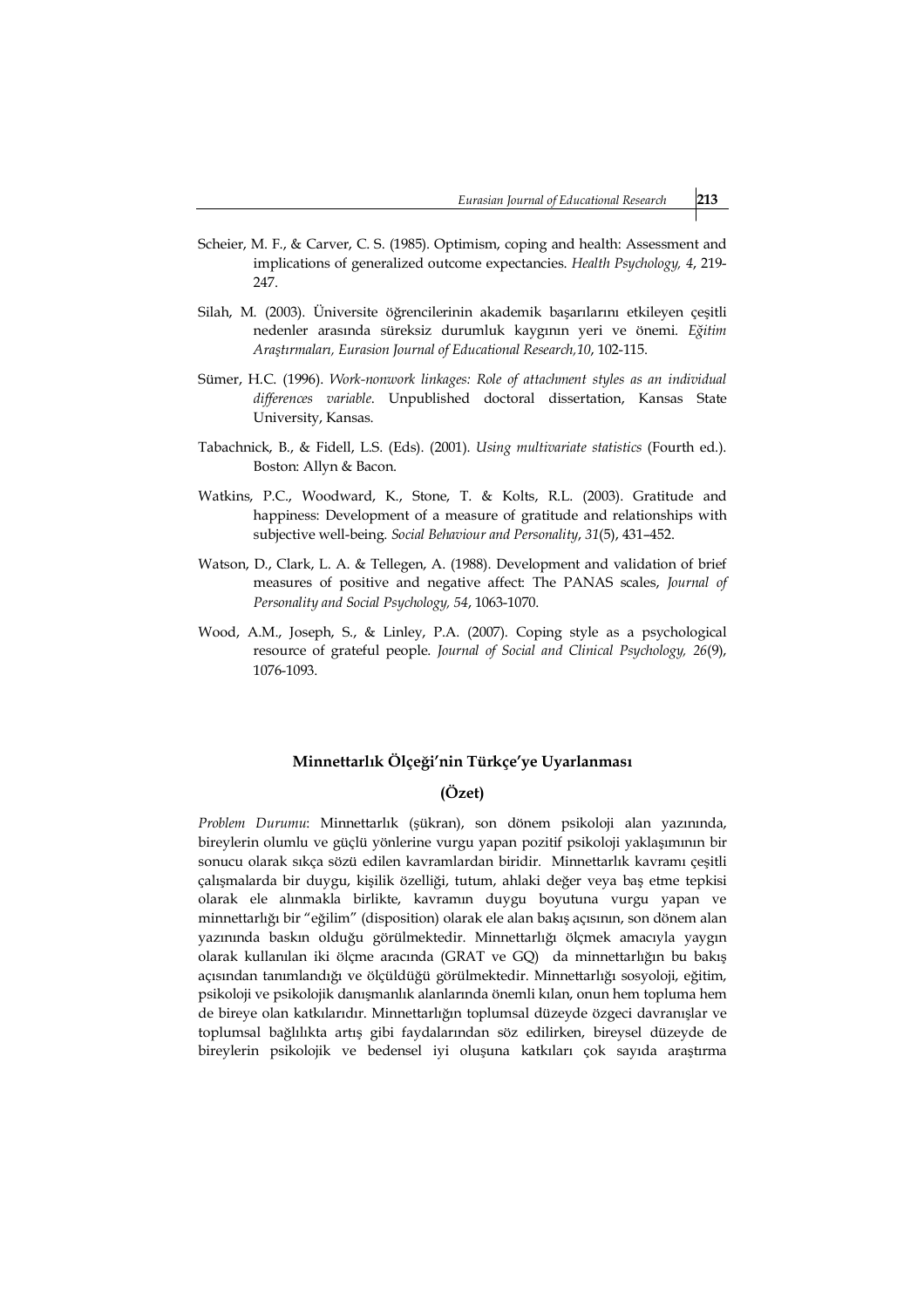bulgusuyla ortaya konmuştur. Araştırma bulguları, minnettarlığın psikolojik müdahalelerle geliştirilmesinin, bireylerin iyi oluşlarını arttırdığını göstermektedir. Bu nedenle, psikolojik danışma alanında, gerek uygulamaların yürütülmesinde gerekse yapılacak araştırmalarda bireylerin minnettarlık düzeylerinin ölçülebilmesi önemlidir. Yurt dışında son yıllarda yapılan araştırmalar incelendiğinde; Minnettarlık Ölçeği (MÖ; McCullough, Emmons ve Tsang, 2002)'nin, minnettarlık eğilimini ölçen kendini anlatma tipi ölçme araçları içinde en yaygın olarak kullanılanlardan biri olduğu görülmektedir. Altı maddeden oluşan MÖ'de yüksek puan, yüksek minnettarlık düzeyini yansıtmaktadır. Ölçek maddeleri, bireylerin minnettarlığını şiddet, sıklık, süre ve yoğunluk olmak üzere dört yönden değerlendirmektedir. Katılımcılar cevaplarını; 1(kesinlikle katılmıyorum) ile 7 (tamamen katılıyorum) arasında değişen 7'li Likert tipi bir ölçek üzerinde işaretlemektedirler. Türkiye'de üniversite öğrencilerinin minnettarlık eğilimini ölçen bir ölçek bulunmamaktadır. Bu nedenle, araştırmalarda ve uygulamalarda kullanılmak üzere MÖ'nün Türkçeye uyarlanması önemlidir.

*Araştırmanın amacı:* Bu araştırmanın amacı, MÖ'yü Türkçeye uyarlamak ve ölçeğin Türk üniversite öğrencileri için kullanılabilirliğine ilişkin geçerlik ve güvenirlik kanıtları elde etmektir.

*Yöntem:* Araştırma, Uludağ Üniversitesi Eğitim Fakültesi'nin Eğitim Bilimleri, Yabancı Diller, İlköğretim, Türkçe Eğitimi, Bilgisayar ve Öğretim Teknolojileri, Beden Eğitimi ve Spor, Din Kültürü ve Ahlak Bilgisi Öğretmenliği, Güzel Sanatlar bölümlerinin 1., 2., 3. ve 4. sınıflarında okuyan ve araştırmaya katılmaya gönüllü olan 859 (541 kız, 317 erkek, bir öğrenci cinsiyetini belirtmemiştir) öğrenci üzerinde yürütülmüştür. Araştırmanın verileri, MÖ'nün Türkçeye çevrilmiş özgün formunun yanı sıra, Yaşam Yönelimi Ölçeği, Olumlu ve Olumsuz Duygu Ölçeği ve Yaşam Doyumu ölçekleri kullanılarak elde edilmiştir. Verilerin çözümlenmesinde betimleyici istatistiklerin yanı sıra açımlayıcı ve doğrulayıcı faktör analizi ve Pearson momentler çarpım korelasyon tekniği kullanılmıştır. Elde edilen veriler SPSS 13 ve LISREL 8.30 programları kullanılarak analiz edilmiştir.

*Bulgular:* Örneklemin faktör analizine uygunluğunu ortaya koymak için örneklem uygunluğu ve Bartlet's Sphericity testleri yapılmıştır. "Madde başına beş kişi" formülüne göre araştırma örnekleminin büyüklüğü (N= 859), .71 olarak hesaplanan Kaiser-Meyer-Olkin (KMO) örneklem uygunluk katsayısı ve Barlett Sphericity testi χ2 değeri (1454,08, p<.05) verilerin faktör analizi için uygun olduğunu göstermiştir. Temel Bileşenler Analizi ile yapılan açımlayıcı faktör analizi sonucunda, özdeğeri 1'in üzerinde olan maddelerin, ölçeğin özgün formundaki tek boyutlu yapıdan farklı olarak iki boyutlu bir yapı ortay koydukları görülmüştür. Birinci faktör varyansın %44.42'sini açıklarken, yalnızca ölçeğin altıncı maddesinden oluşan ikinci faktör varyansın %18.64'ünü açıklamaktadır. Ölçeğin orijinal formunun tek faktörden oluşan yapısına sadık kalınarak, Varimaks döndürme yöntemi ile yapılan ikinci faktör analizinde toplam varyansın %53.27'sini açıklayan, 5 maddelik ve tek boyutlu bir ölçme aracı elde edilmiştir. Daha önceki analizde ayrı bir faktöre yüklenen altıncı